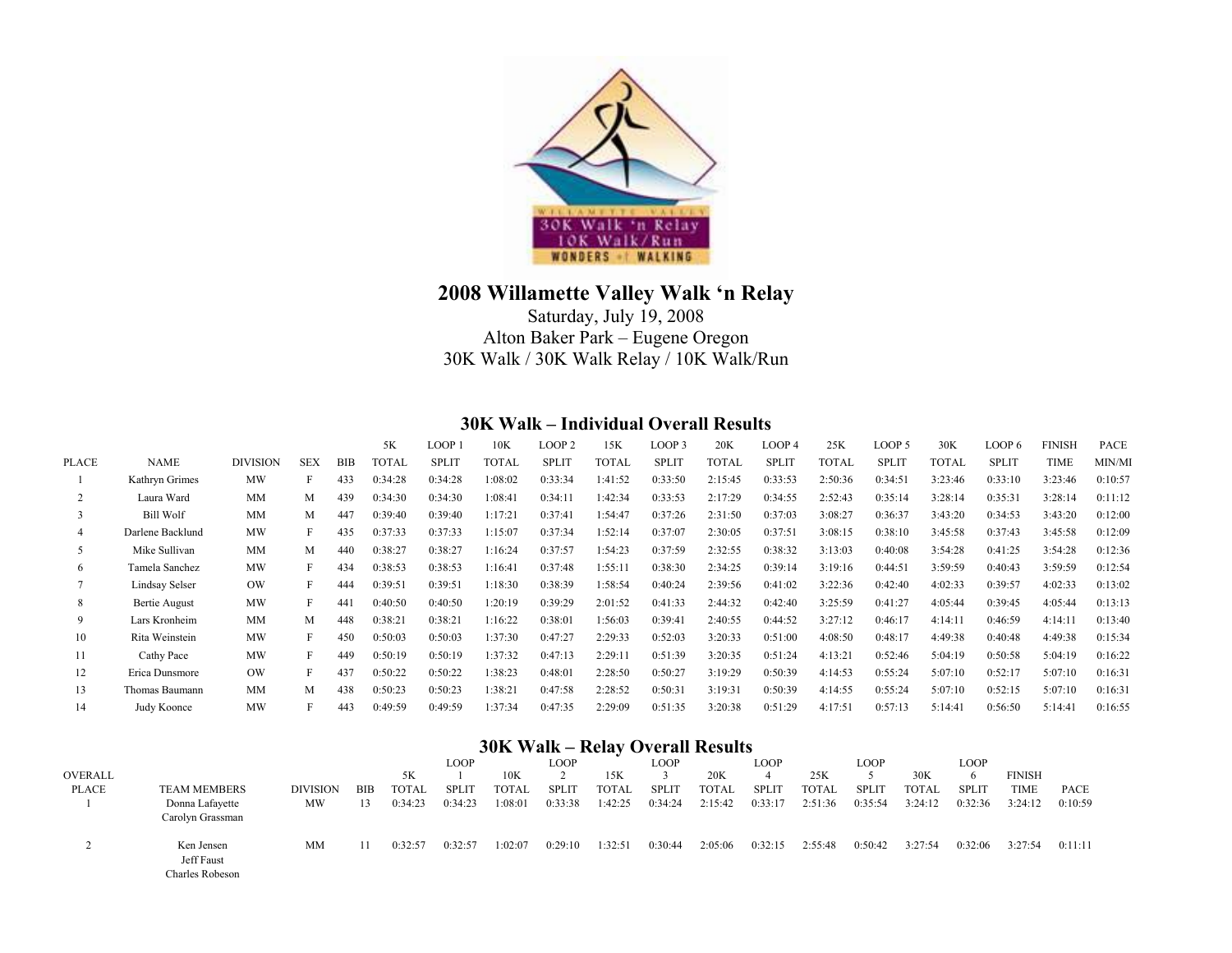| $\mathfrak{Z}$ | Jean Stronach<br>Carolyn McDermed<br>Liz Rambo                                         | <b>MW</b> | 26 | 0:35:11 | 0:35:11 | 1:08:32 | 0:33:21 | 1:45:13 | 0:36:41 | 2:22:06 | 0:36:53 | 2:56:09 | 0:34:03 | 3:33:05 | 0:36:56 | 3:33:05 | 0:11:27 |
|----------------|----------------------------------------------------------------------------------------|-----------|----|---------|---------|---------|---------|---------|---------|---------|---------|---------|---------|---------|---------|---------|---------|
| 4              | Cheryl Reece<br>Barbara Stratton                                                       | <b>MW</b> | 31 | 0:35:52 | 0:35:52 | 1:11:19 | 0:35:27 | 1:46:08 | 0:34:49 | 2:22:08 | 0:36:00 | 2:56:56 | 0:34:48 | 3:36:33 | 0:39:37 | 3:36:33 | 0:11:39 |
| 5              | Joelle Bennett<br>Jody Gordon                                                          | <b>OW</b> | 34 | 0:40:12 | 0:40:12 | 1:16:47 | 0:36:35 | 1:54:08 | 0:37:21 | 2:30:36 | 0:36:28 | 3:08:47 | 0:38:11 | 3:44:54 | 0:36:07 | 3:44:54 | 0:12:05 |
| 6              | Lynn Stimson<br>Maureen Robeson<br>Ann Dickerson<br>Diane Pomerantz<br>Debbie Sorensen | <b>MW</b> | 25 | 0:41:40 | 0:41:40 | 1:21:03 | 0:39:23 | 1:58:33 | 0:37:30 | 2:33:06 | 0:34:33 | 3:05:14 | 0:32:08 | 3:47:00 | 0:41:46 | 3:47:00 | 0:12:12 |
| 7              | Linda Schoonouer<br>Becky Fodge                                                        | <b>MW</b> | 37 | 0:35:10 | 0:35:10 | 1:18:27 | 0:43:17 | 1:53:11 | 0:34:44 | 2:32:52 | 0:39:41 | 3:08:57 | 0:36:05 | 3:49:37 | 0:40:40 | 3:49:37 | 0:12:21 |
| 8              | Lisa Achenbach<br>Tiffany Lynn Duval                                                   | <b>MW</b> | 33 | 0:37:41 | 0:37:41 | 1:15:11 | 0:37:30 | 1:52:46 | 0:37:35 | 2:31:42 | 0:38:56 | 3:11:32 | 0:39:50 | 3:51:39 | 0:40:07 | 3:51:39 | 0:12:27 |
| 9              | Natalie L'Esperance<br>Krista Bailey<br>Corey Farmer                                   | OX        | 43 | 0:37:19 | 0:37:19 | 1:16:31 | 0:39:12 | 1:57:41 | 0:41:10 | 2:33:36 | 0:35:55 | 3:13:34 | 0:39:58 | 3:54:26 | 0:40:52 | 3:54:26 | 0:12:36 |
| 10             | Sandy Coila<br>Nancy Oberschmidt<br>Diana Ginsburg                                     | <b>MW</b> | 10 | 0:43:51 | 0:43:51 | 1:20:55 | 0:37:04 | 2:03:12 | 0:42:17 | 2:40:25 | 0:37:13 | 3:22:56 | 0:42:31 | 3:59:53 | 0:36:57 | 3:59:53 | 0:12:54 |
| 11             | Karen Thomas<br>Margaret McGuiness                                                     | <b>MW</b> | 45 | 0:45:22 | 0:45:22 | 1:22:49 | 0:37:27 | 2:02:00 | 0:39:11 | 2:46:05 | 0:44:05 | 3:22:42 | 0:36:37 | 4:01:40 | 0:38:58 | 4:01:40 | 0:13:00 |
| 12             | Mike Schlabach<br>Rebecca Somerville<br>Barbara Apa                                    | MX        | 39 | 0:43:14 | 0:43:14 | 1:25:55 | 0:42:41 | 2:00:51 | 0:34:56 | 2:45:30 | 0:44:39 | 3:30:45 | 0:45:15 | 4:06:21 | 0:35:36 | 4:06:21 | 0:13:15 |
| 13             | Barbara Donahue<br>Leslie O'Neill<br>Cheryl Johnson                                    | <b>MW</b> | 38 | 0:38:06 | 0:38:06 | 1:22:16 | 0:44:10 | 2:01:41 | 0:39:25 | 2:39:49 | 0:38:08 | 3:27:33 | 0:47:44 | 4:08:04 | 0:40:31 | 4:08:04 | 0:13:20 |
| 14             | Cyndi Gross<br>Jerhomey Knopp<br>Nicole Isfeld                                         | OX        | 44 | 0:45:55 | 0:45:55 | 1:25:56 | 0:40:01 | 2:06:02 | 0:40:06 | 2:47:26 | 0:41:24 | 3:25:50 | 0:38:24 | 4:08:55 | 0:43:05 | 4:08:55 | 0:13:23 |
| 15             | Phothilath "Sun" Phakdavang<br>Cheri Bumgardner<br>Chantaya Garner                     | <b>OW</b> | 40 | 0:39:57 | 0:39:57 | 1:27:35 | 0:47:38 | 2:17:17 | 0:49:42 | 2:58:37 | 0:41:20 | 3:24:14 | 0:25:37 | 4:15:13 | 0:50:59 | 4:15:13 | 0:13:43 |
| 16             | Maureen Wick<br>Linda Saunders<br>Renee Souza                                          | MW        | 32 | 0:47:57 | 0:47:57 | 1:29:21 | 0:41:24 | 2:09:01 | 0:39:40 | 2:57:13 | 0:48:12 | 3:40:27 | 0:43:14 | 4:23:06 | 0:42:39 | 4:23:06 | 0:14:09 |
| 17             | Kay Pearson<br>Terry Wade<br>Shirley Clancy                                            | MW        | 28 | 0:40:48 | 0:40:48 | 1:28:18 | 0:47:30 | 2:16:03 | 0:47:45 | 2:56:22 | 0:40:19 | 3:44:02 | 0:47:40 | 4:30:18 | 0:46:16 | 4:30:18 | 0:14:32 |
| 18             | Elaine Dibble<br>Martha Wright<br>Margaret Hernandez                                   | MW        | 30 | 0:47:55 | 0:47:55 | 1:36:45 | 0:48:50 | 2:23:22 | 0:46:37 | 3:10:28 | 0:47:06 | 4:01:59 | 0:51:31 | 4:47:05 | 0:45:06 | 4:47:05 | 0:15:26 |